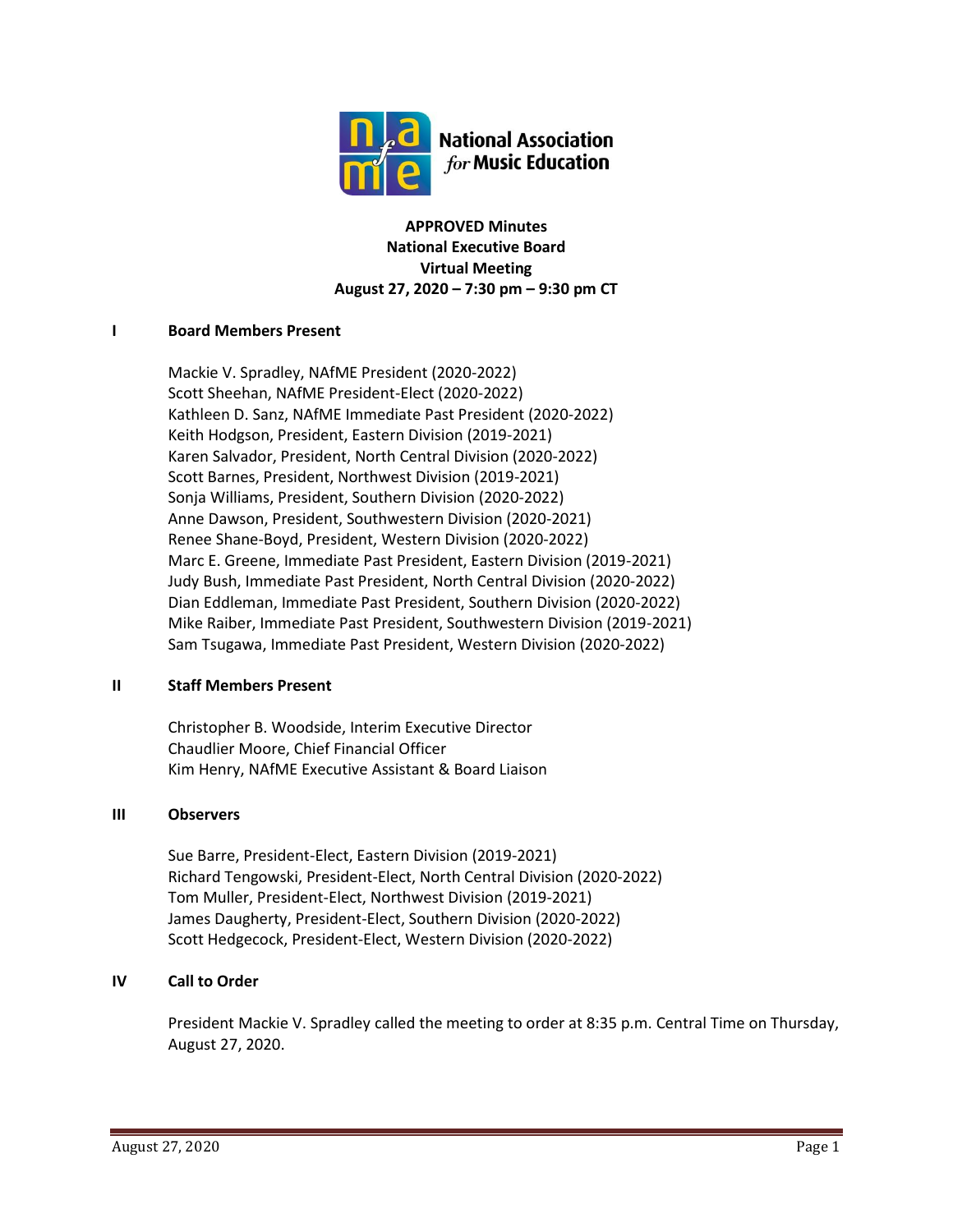#### **V Review and Adoption of Agenda (Appendix A)**

*IT WAS MOVED BY WILLIAMS, SECONDED BY BARNES, AND CARRIED UNANIMOUSLY TO ADOPT THE AGENDA, INCLUDING THE CONSENT AGENDA, WITH FLEXIBILITY AS DIRECTED BY THE PRESIDENT; AND TO CONFIRM THE INTERIM ACTIONS AS PRESENTED:*

- *CONFIRMED APPROVAL OF THE NAFME MINUTES OF THE JUNE 11, 2020 NEB MEETING*
- *CONFIRMED APPROVAL OF SRME 2020 SENIOR RESEARCH RECIPIENT*
	- o *ESTELLE JORGENSEN, INDIANA UNIVERSITY*
- *CONFIRMED APPROVAL OF NAFME REPRESENTATIVE COUNCIL APPOINTMENTS – MEMBERS AT LARGE*
	- o *COUNCIL FOR ORCHESTRAL EDUCATION MATTHEW SPIEKER, CAMILLE DELANEY,*

*NICOLE CHERRY*

#### **VI Reports**

#### **A Report of Chair, Executive Committee**

President Mackie V. Spradley led a review of the current situation regarding the NAfME National Conference scheduled to take place on Nov. 4-8, 2020 in Orlando, FL. President Spradley informed the board of a recent request from the two research societies, the Society for Research in Music Education (SRME) and the Society for Music Teacher Education (SMTE), for the board to consider cancelling the in-person event given the travel restrictions, funding restrictions on teachers by their institutions, and health concerns that exist across the United States due to the COVID-19 global pandemic. If it was decided to cancel the in-person conference, SRME and SMTE could immediately begin planning for a virtual conference to take place at a later date.

*IT WAS MOVED BY HODGSON, SECONDED BY SANZ, AND CARRIED, SALVADOR OPPOSED, TO CANCEL THE EXISTING GAYLORD PALMS HOTEL CONTRACT FOR 2020.*

President Spradley requested Chief Financial Officer, Chaudlier Moore, provide a financial report to the board. Mr. Moore provided a summary of the investment portfolio, the membership dues revenue to date, and expenses of NAfME. Mr. Moore informed the board that current NAfME contracts with multiple vendors were being renegotiated as opportunities arise.

#### **B Report on NAfME Elections**

President Spradley requested Northwest Division President Scott Barnes provide a report to the board regarding the candidates for Northwest Division President-Elect. Mr. Barnes reviewed for the board the qualifications of both candidates and the thorough effort the Northwest Division Nominating Committee undertook to propose these two candidates to the National Executive Board.

*IT WAS MOVED BY WILLIAMS, SECONDED BY HODGSON, AND CARRIED UNANIMOUSLY TO ACCEPT THE TWO CANDIDATES FOR NORTHWEST DIVISION PRESIDENT-ELECT AS PRESENTED:*

- *DUSTY MOLYNEAUX, MONTANA*
- *ISAAC ROBBINS, IDAHO*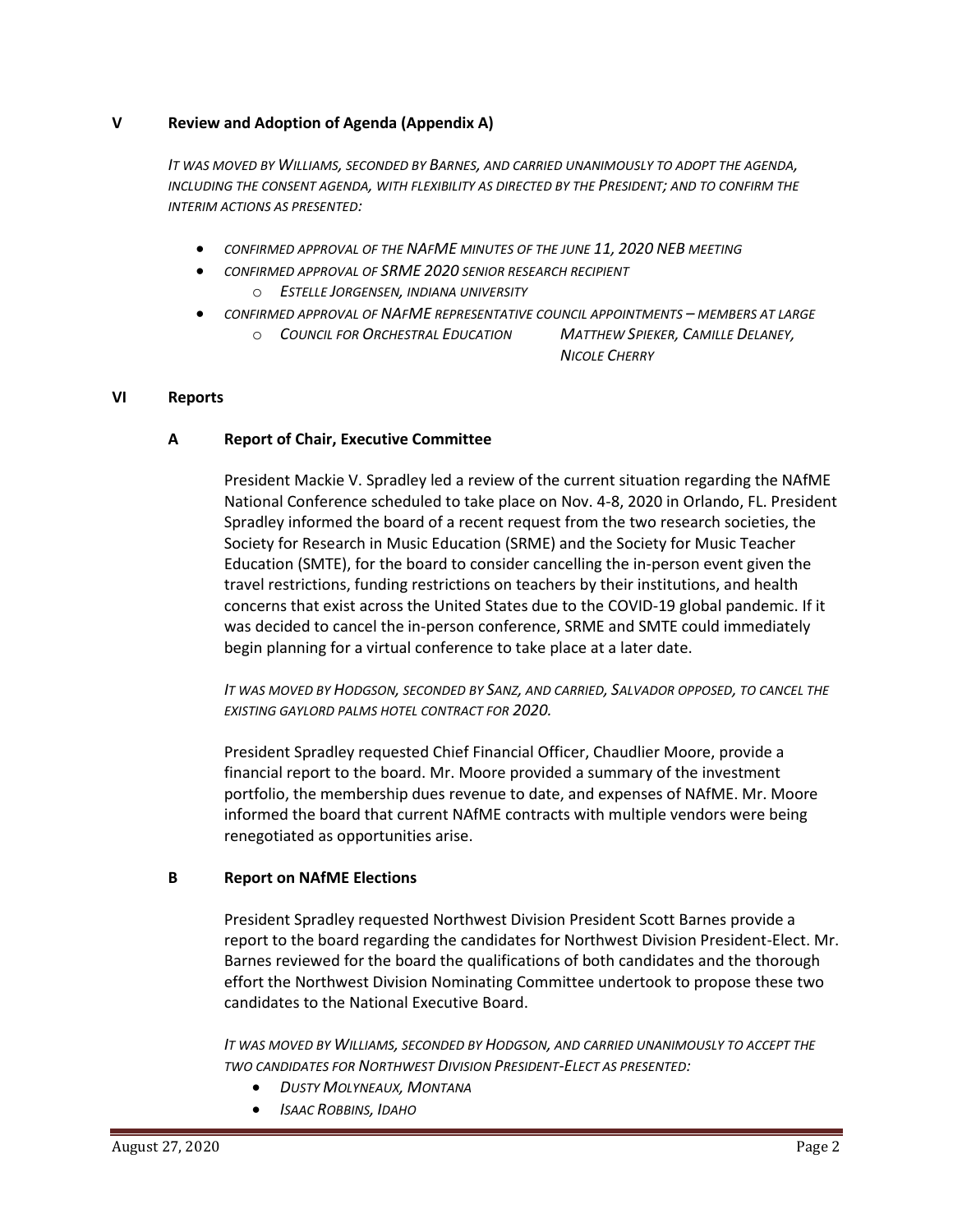## **C Report of Chair, SRME**

Approved in the consent agenda. See page 2.

## **VII Appointments**

## **A Council Appointments – Members-At-Large**

Approved in the consent agenda. See page 2.

#### **VIII New Business**

#### **A Eastern Division Proposal for 2025 Division Conference**

President Spradley requested Eastern Division President Keith Hodgson inform the board of the request from the Eastern Division Board regarding the Eastern Division Conference 2021. Mr. Hodgson reviewed the current dates for the Eastern Division Conference of April 21-25, 2021. Due to the COVID-19 global pandemic, and lack of expected attendance due to travel and funding restrictions as well as health concerns, the Eastern Division Board is requesting to cancel the conference for 2021 and to host the 2025 conference.

*IT WAS MOVED BY RAIBER, SECONDED BY BARNES, AND CARRIED UNANIMOUSLY, TO ACCEPT THE PROPOSAL FOR AN EASTERN DIVISION CONFERENCE TO BE HELD IN HARTFORD, CT ON APRIL 23-27, 2025.*

#### **IX Adjournment**

*IT WAS MOVED BY WILLIAMS, SECONDED BY HODGSON, AND CARRIED UNANIMOUSLY TO ADJOURN THE NATIONAL EXECUTIVE BOARD MEETING ON THURSDAY, AUGUST 27, 2020 AT 9:28 P.M. CENTRAL TIME.*